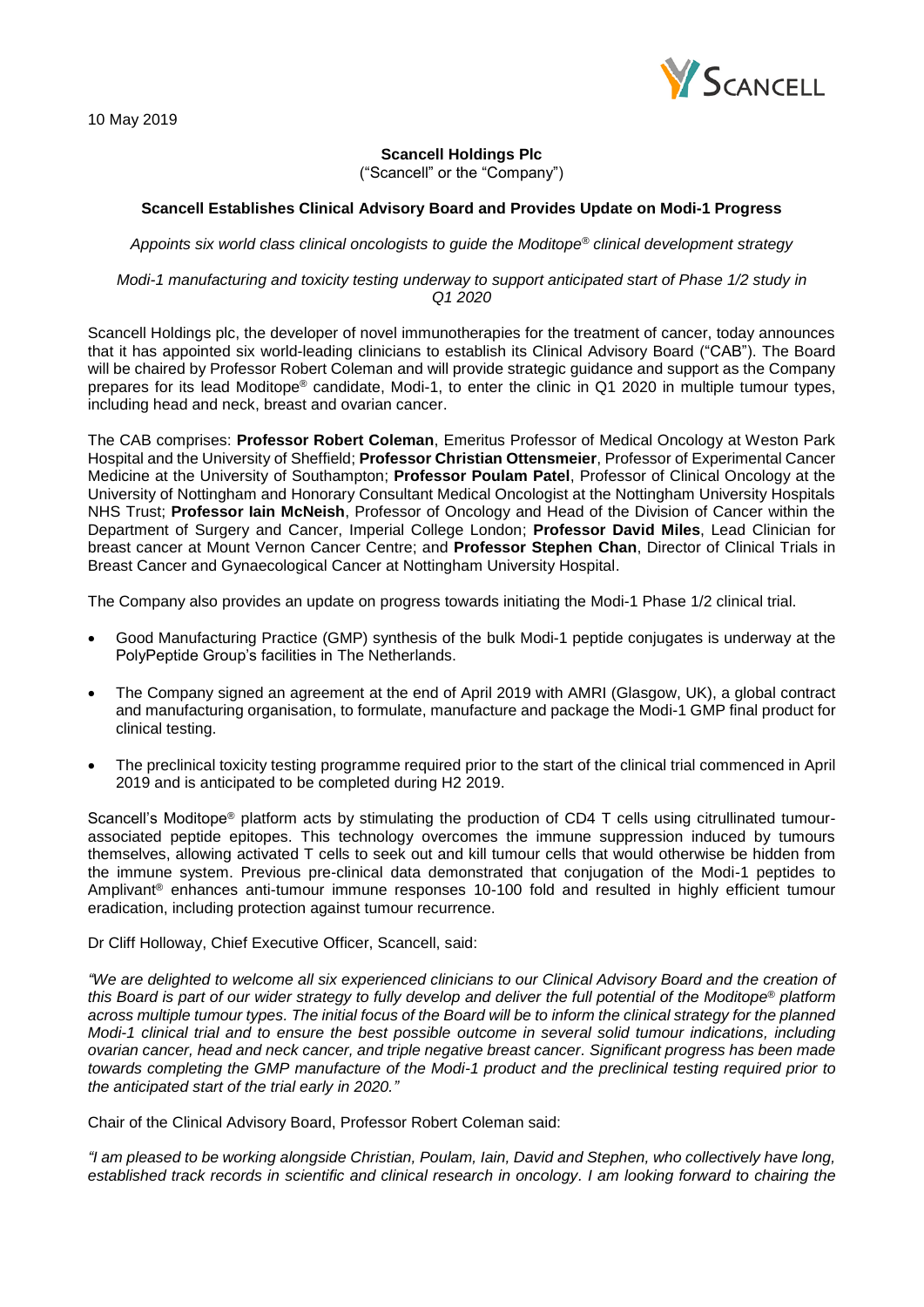

*Clinical Advisory Board and working closely with my Board colleagues and the Scancell team to realise the full potential of Scancell's Moditope® immunotherapy platform through future clinical development."*

Detailed biographies of the Clinical Advisory Board are provided below and will be available at: [www.scancell.co.uk](http://www.scancell.co.uk/)

## **For Further Information:**

| <b>Scancell Holdings Plc</b><br>Dr John Chiplin, Chairman<br>Dr Cliff Holloway, CEO                         | +44 (0) 20 3727 1000 |
|-------------------------------------------------------------------------------------------------------------|----------------------|
| <b>Panmure Gordon (UK) Limited</b><br>(Nominated Adviser and Corporate broker)<br>Freddy Crossley/Emma Earl | +44 (0) 20 7886 2500 |
| <b>FTI Consulting</b><br>Simon Conway/Natalie Garland-Collins                                               | +44 (0) 20 3727 1000 |

### **About Scancell**

Scancell is developing novel immunotherapies for the treatment of cancer based on its ImmunoBody® and Moditope® technology platforms.

ImmunoBody® vaccines target dendritic cells and stimulate both parts of the cellular immune system. They can be used as monotherapy or in combination with checkpoint inhibitors. This platform has the potential to enhance tumour destruction, prevent disease recurrence and extend survival.

- SCIB1, the lead programme, is being developed for the treatment of melanoma. A phase 1/2 clinical trial has so far successfully demonstrated survival data of more than five years.
- SCIB2 is being developed for the treatment of non-small cell lung cancer and other solid tumours. Scancell has entered into a clinical development partnership with Cancer Research UK for SCIB2.

Moditope® represents a completely new class of potent and selective immunotherapy agents based on stressinduced post-translational modifications (siPTM). It stimulates the production of killer CD4 T cells which overcome the immune suppression induced by tumours, allowing activated T cells to seek out and kill tumour cells that would otherwise be hidden from the immune system. Moditope® alone, or in combination with other agents, has the potential to treat a wide variety of cancers.

• Modi-1 is being developed for the treatment of solid tumours including triple negative breast cancer, ovarian cancer and head and neck cancer.

For further details, please see our website: [www.scancell.co.uk](http://www.scancell.co.uk/)

### **Scancell Clinical Advisory Board**

### **Chairman, Professor Robert Coleman MBBS, MD, FRCP, FRCPE**

Robert Coleman is Emeritus Professor of Medical Oncology at Weston Park Hospital and the University of Sheffield. He graduated in medicine from Kings College Hospital Medical School and trained in London and Edinburgh before moving to Sheffield where he was instrumental in developing clinical cancer research in the city and establishing an internationally respected bone oncology research team. Professor Coleman held many leadership roles before his recent retirement from the University. He has written more than 450 scientific articles and 60 book chapters, is a past-president of the Cancer and Bone Society and was a trustee for Breast Cancer Now, the largest breast cancer research charity in the UK from 2010-2018. Currently he is a trustee at St Luke's Hospice in Sheffield and the Weston Park Cancer Charity. Since 2014 he has been a part-time Medical Director for the global independent medical education provider, prIME Oncology™ developing and delivering both live and on-line educational programmes for oncologists and other providers of cancer care.